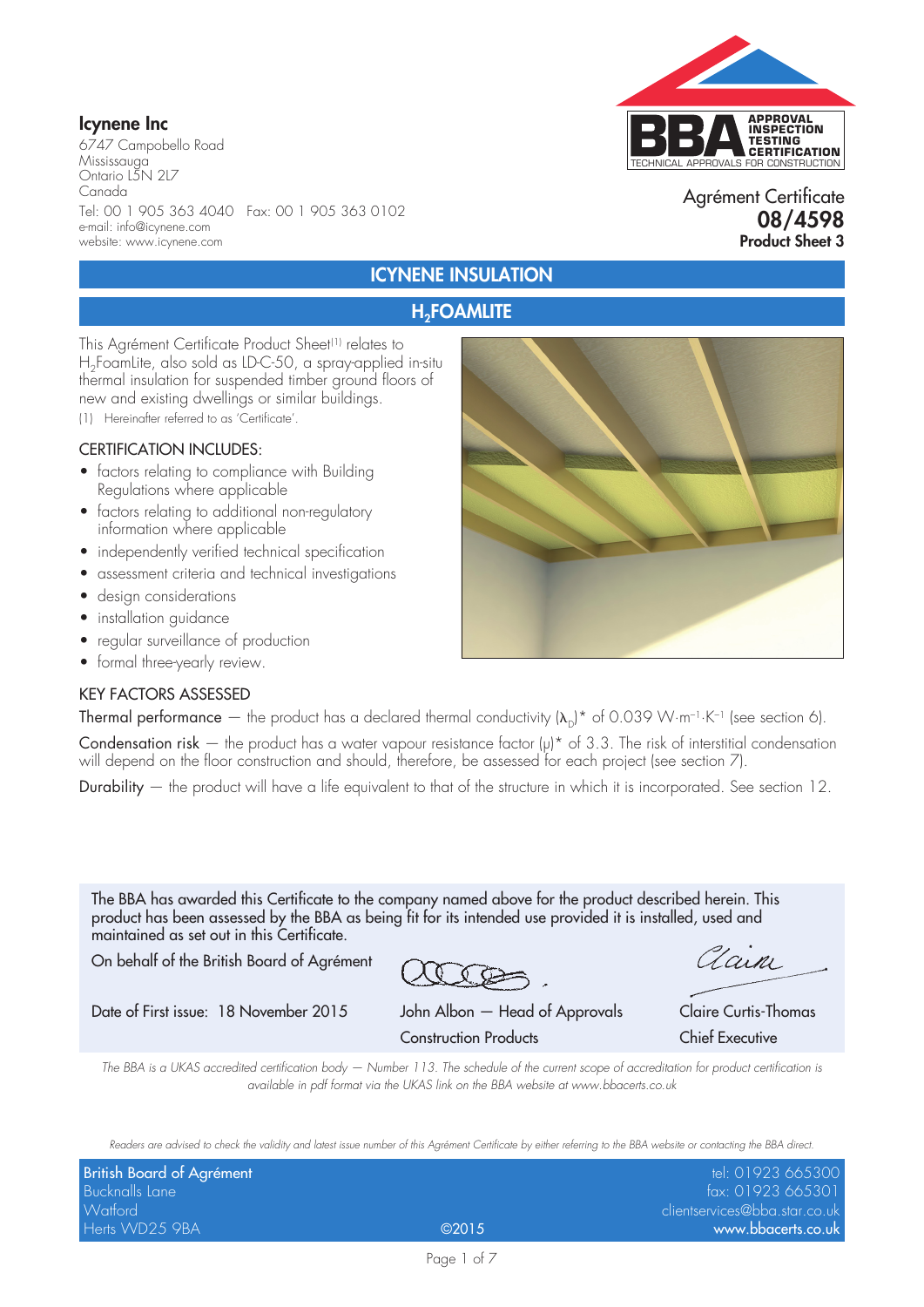# **Regulations**

In the opinion of the BBA, H<sub>2</sub>FoamLite, if installed, used and maintained in accordance with this Certificate, can satisfy or contribute to satisfying the relevant requirements of the following Building Regulations (the presence of a UK map indicates that the subject is related to the Building Regulations in the region or regions of the UK depicted):



#### The Building Regulations 2010 (England and Wales) (as amended)

| Requirement: C2(c)      |     | Resistance to moisture                                                                                   |
|-------------------------|-----|----------------------------------------------------------------------------------------------------------|
| Comment:                |     | The product can contribute to satisfying this Requirement. See sections 7.1 and 7.4 of this Certificate. |
| Requirement: $L1(a)(i)$ |     | Conservation of fuel and power                                                                           |
| Comment:                |     | The product can contribute to satisfying this Requirement. See section 6 of this Certificate.            |
| Regulation:             |     | Materials and workmanship                                                                                |
| Comment:                |     | The product is acceptable. See section 12 and the Installation part of this Certificate.                 |
| Regulation:             | 26  | CO <sub>2</sub> emission rates for new buildings                                                         |
| Regulation:             | 26A | Fabric energy efficiency rates for new dwellings (applicable to England only)                            |
| Regulation:             | 26A | Primary energy consumption rates for new buildings (applicable to Wales only)                            |
| Regulation:             | 26B | Fabric performance values for new dwellings (applicable to Wales only)                                   |
| Comment:                |     | The product can contribute to satisfying these Regulations; however, compensating fabric/services        |
|                         |     | measures may be required. See section 6 of this Certificate.                                             |

#### The Building (Scotland) Regulations 2004 (as amended)

| Regulation: | 8(1)      | Durability, workmanship and fitness of materials                                                                                                                                                                                                                                                                             |
|-------------|-----------|------------------------------------------------------------------------------------------------------------------------------------------------------------------------------------------------------------------------------------------------------------------------------------------------------------------------------|
| Comment:    |           | The product is acceptable. See section 12 and the Installation part of this Certificate.                                                                                                                                                                                                                                     |
| Regulation: | 9         | Building standards applicable to construction                                                                                                                                                                                                                                                                                |
| Standard:   | 3.15      | Condensation                                                                                                                                                                                                                                                                                                                 |
| Comment:    |           | The product can contribute to satisfying this Standard, with reference to clauses $3.15.1^{01(2)}$ , $3.15.3^{01(2)}$ ,<br>3.15.4(1)(2), 3.15.5(1)(2) and 3.15.7(1)(2). See sections 7.1 and 7.5 of this Certificate.                                                                                                        |
| Standard:   | 6.1(b)    | Carbon dioxide emissions                                                                                                                                                                                                                                                                                                     |
| Standard:   | 6.2       | Building insulation envelope                                                                                                                                                                                                                                                                                                 |
| Comment:    |           | The product can contribute to satisfying these Standards, with reference to clauses, or parts of, 6.1.1 <sup>(1)</sup> ,<br>6.1.6(1), 6.2.1(1)(2), 6.2.3(1), 6.2.4(1)(2), 6.2.5(2), 6.2.6(1)(2), 6.2.7(1), 6.2.8(2), 6.2.9(1)(2), 6.2.10(1),<br>6.2.11(1)(2), 6.2.12(2) and 6.2.13(1)(2). See section 6 of this Certificate. |
| Standard:   | 7.1(a)(b) | Statement of sustainability                                                                                                                                                                                                                                                                                                  |
| Comment:    |           | The product can contribute to satisfying the relevant requirements of Regulation 9, Standards 1 to 6, and<br>therefore will contribute to a construction meeting at least a bronze level of sustainability as defined in this<br>Standard. See section 6 of this Certificate.                                                |
| Regulation: | 12        | Building standards applicable to conversions                                                                                                                                                                                                                                                                                 |
| Comment:    |           | All comments given for this product under Regulation 9, Standards 1 to 6, also apply to this Regulation,<br>with reference to clause 0.12.1 <sup>(1)(2)</sup> and Schedule 6 <sup>(1)(2)</sup> .<br>Technical Handbook (Domestic).<br>(1)<br>Technical Handbook (Non-Domestic).<br>(2)                                       |
| 37          |           | The Building Regulations (Northern Ireland) 2012 (as amended)                                                                                                                                                                                                                                                                |



| د مع کر     |          |                                                                                                |
|-------------|----------|------------------------------------------------------------------------------------------------|
| Regulation: | 23       | Fitness of materials and workmanship                                                           |
| Comment:    |          | The product is acceptable. See section 12 and the Installation part of this Certificate.       |
| Regulation: | -29      | Condensation                                                                                   |
| Comment:    |          | The product can contribute to satisfying this Regulation. See section 7.1 of this Certificate. |
| Regulation: | 39(a)(i) | <b>Conservation measures</b>                                                                   |
| Regulation: | 40(2)    | Target carbon dioxide emission rate                                                            |
| Comment:    |          | The product can contribute to satisfying these Regulations. See section 6 of this Certificate. |
|             |          |                                                                                                |

#### Construction (Design and Management) Regulations 2015

#### Construction (Design and Management) Regulations (Northern Ireland) 2007

Information in this Certificate may assist the client, Principal Designer/CDM co-ordinator, designer and contractors to address their obligations under these Regulations.

See sections: 3 *Delivery and site handling* and 14 *Precautions* of this Certificate.

# Additional Information

### NHBC Standards 2014

NHBC accepts the use of H2FoamLite if installed, used and maintained in accordance with this Certificate, in relation to *NHBC Standards*, Chapters 5.1 *Substructure and ground bearing floors* and Chapter 5.2 *Suspended ground floors*.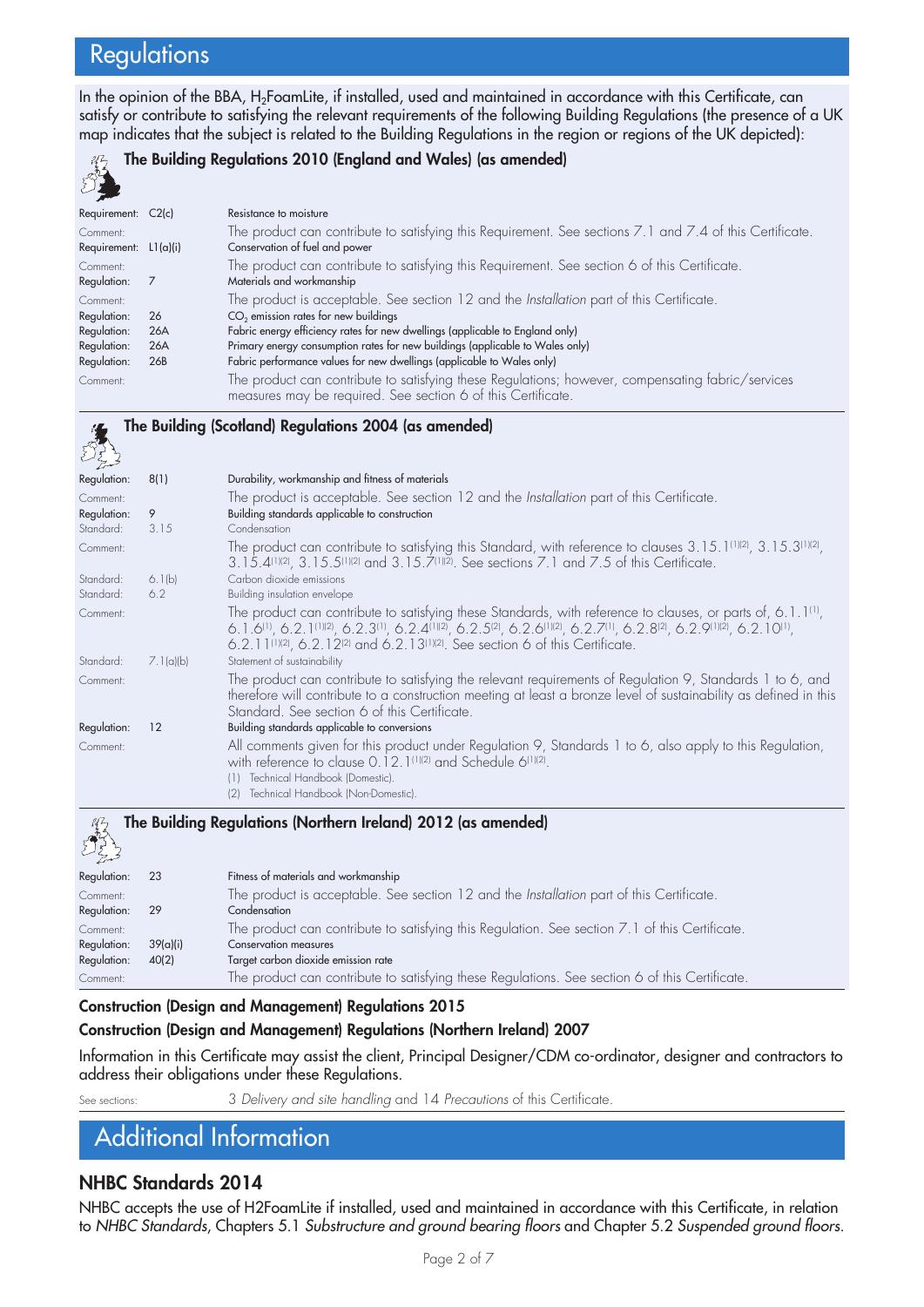# CE marking

The Certificate holder has taken the responsibility of CE marking the product based on European Technical Approval ETA-08/0018. An asterisk (\*) appearing in this Certificate indicates that data shown are given in the manufacturer's Declaration of Performance.

# Technical Specification

## 1 Description

1.1 H<sub>2</sub>FoamLite is a spray-applied open cell, water blown, low density polyurethane foam insulation suitable for suspended timber ground floors.

1.2 The product is prepared from two liquid components, isocyanate (BaseSeal) and resin (H<sub>2</sub>FoamLite), and is yellowish in colour.

1.3 The product is applied with a fixed ratio (1:1) volumetric displacement pump in layers, until the final design thickness (not exceeding 300 mm) is achieved.

1.4 Ancillary items used with this product, but outside the scope of this Certificate, include:

- timber joists
- spray equipment.

## 2 Manufacture

2.1 All production is controlled by batch production sheets with assigned numbers. Batches are blended according to the production sheets.

2.2 As part of the assessment and ongoing surveillance of product quality, the BBA has:

- agreed with the manufacturer the quality control procedures and product testing to be undertaken
- assessed and agreed the quality control operated over batches of incoming materials
- monitored the production process and verified that it is in accordance with the documented process
- evaluated the process for management of nonconformities
- checked that equipment has been properly tested and calibrated
- undertaken to carry out the above measures on a regular basis through a surveillance process, to verify that the specifications and quality control operated by the manufacturer are being maintained.

2.3 The management system of Icynene has been assessed and registered as meeting the requirements of BS EN ISO 9001 : 2008 by The Registrar Company (TRC) (Certificate TRC 00714).

# 3 Delivery and site handling

3.1 The isocyanate and resin components are delivered to site in drums (up to 250 kg capacity) bearing the product name, batch number and BBA Certificate number.

3.2 Drums should be stored in a well-ventilated area, between 15°C and 32°C, and away from possible ignition sources. The drums must be protected from frost.

3.3 The isocyanate and resin components are classified under the *Classification, Labelling and Packaging of Substances and Mixtures (CLP Regulation) 2009*, and the packaging bears the appropriate hazard warning label(s).

# Assessment and Technical Investigations

The following is a summary of the assessment and technical investigations carried out on H<sub>2</sub>FoamLite.

# Design Considerations

### 4 Use

4.1 H<sub>2</sub>FoamLite is satisfactory for use in reducing the thermal transmittance (U value) of suspended timber ground floors of new and existing dwellings or buildings of similar occupancy.

4.2 The product can be installed between timber joists in suspended timber ground floors provided no direct loading is applied to the insulation.

4.3 Constructions must be designed in accordance with the relevant recommendations of:

- • BS 5250 : 2011
- BS EN 351-1 : 2007
- BS EN 1995-1-1: 2004 and its UK National Annex.

4.4 Before the application of the product, it is essential that construction elements are designed and constructed to incorporate normal precautions against moisture ingress.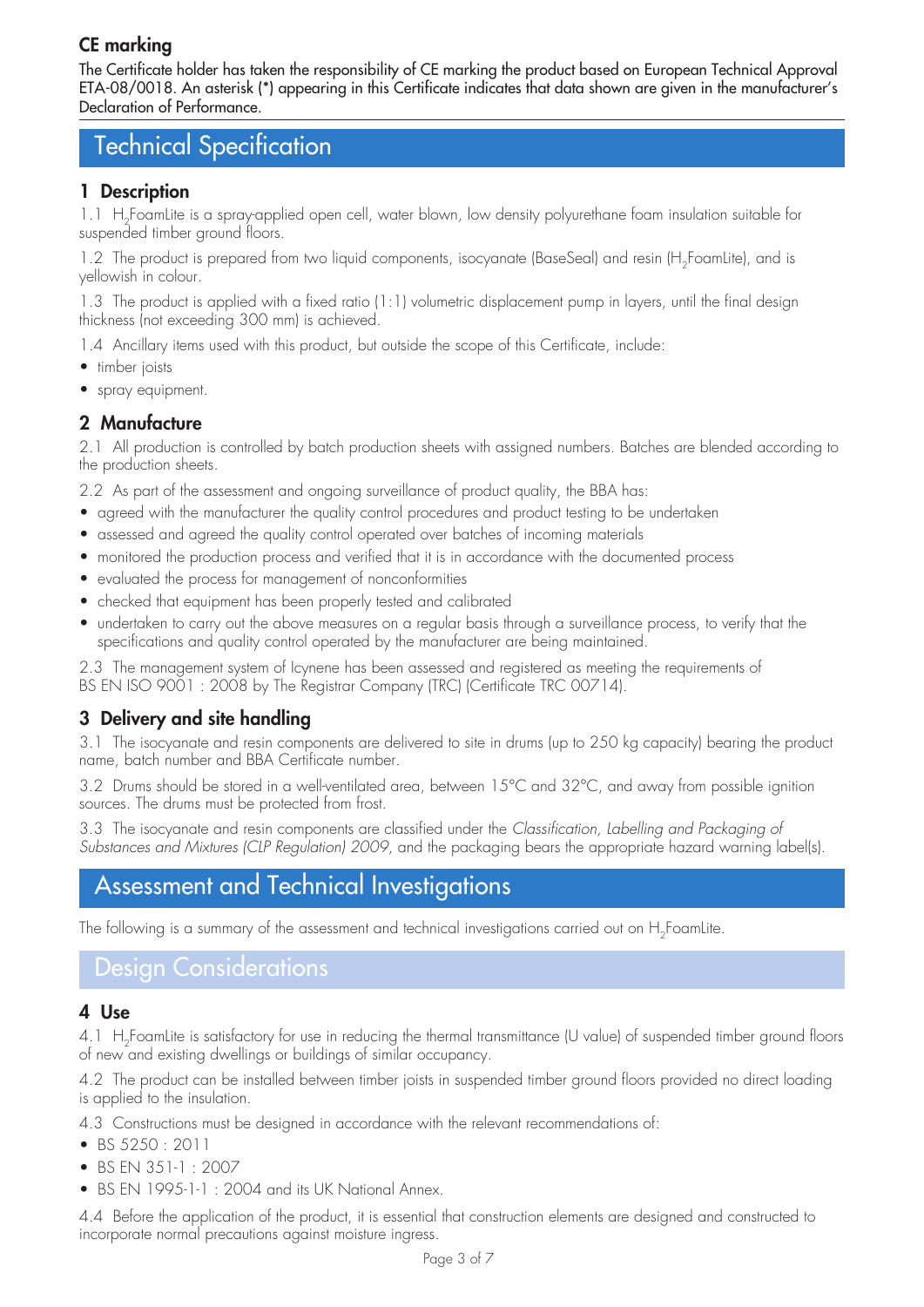4.5 Existing constructions must be in a good state of repair with no evidence of damp. Defects must be made good prior to installation.

4.6 Installation must not be carried out until the moisture content of the timber floor construction is less than 20%.

4.7 The product must not come into direct contact with heat-producing appliances (see section 9).

4.8 The product must not come into contact with zinc or zinc-plated elements as, under certain environmental conditions, the foam will accelerate the corrosion of such elements. (Zinc or zinc-plated elements are used as fixings for timber.) In all situations where foam could come into contact with zinc, the zinc must be separated from the foam by covering the zinc plate with a suitable protective coating. The Certificate holder can advise on an appropriate coating for a particular application. The performance of such a coating is outside the scope of this Certificate.

4.9 The product forms a strong bond with clean, dry substrates. This should be taken into account when specifying the product or anticipating future alterations.

4.10 The airspace void under the suspended ground floor must be a minimum of 150 mm deep and must be ventilated, see section 7.3. Care must be taken to ensure that ventilation grilles in the external walls are maintained clear of foam insulation and there is no obstruction to the underfloor ventilation.

# 5 Practicability of installation

The product should only be installed by installers who have been trained and approved by the Certificate holder (see section 13).

## 6 Thermal performance

6.1 Calculations of the thermal transmittance (U value) of a floor should be carried out in accordance with BS EN ISO 6946 : 2007 and BRE Report BR 443 : 2006 using the declared thermal conductivity  $(\lambda_0)^*$  of  $55$  BS EIN 100 01.  $K^{-1}$ .

6.2 The U value of a completed suspended timber ground floor will depend on the insulation thickness, the perimeter/ area ratio, the floor joist construction and the timber boarded finish. Example constructions are given in Table 1 for certain p/a ratios.

| Perimeter/area<br>ratio | $H_2$ FoamLite thickness <sup>(1)(2)</sup><br>(mm) |                                                     |           |           |      |           | $H_2$ FoamLite thickness <sup>(1)(3)</sup><br>(mm)<br>Design U value<br>$(W \cdot m^{-2} \cdot K^{-1})$ |      |      |      |  |
|-------------------------|----------------------------------------------------|-----------------------------------------------------|-----------|-----------|------|-----------|---------------------------------------------------------------------------------------------------------|------|------|------|--|
|                         |                                                    | Design U value<br>$( W \cdot m^{-2} \cdot K^{-1} )$ |           |           |      |           |                                                                                                         |      |      |      |  |
|                         | 0.13                                               | 0.15                                                | 0.20      | 0.22      | 0.25 | 0.13      | 0.15                                                                                                    | 0.20 | 0.22 | 0.25 |  |
| 0.2                     | $-^{(4)}$                                          | $-^{(4)}$                                           | 150       | 50        | 150  | $-^{(4)}$ | 200                                                                                                     | 200  | 200  | 200  |  |
| 0.4                     | $-^{(4)}$                                          | $- (4)$                                             | $-$ (4)   | 50        | 150  | $-^{(4)}$ | $-^{(4)}$                                                                                               | 200  | 200  | 200  |  |
| 0.6                     | $-^{(4)}$                                          | $-^{(4)}$                                           | $-$ (4)   | 50        | 150  | $-^{(4)}$ | $- (4)$                                                                                                 | 200  | 200  | 200  |  |
| 0.8                     | $-^{(4)}$                                          | $-^{(4)}$                                           | $-^{(4)}$ | $-^{(4)}$ | 150  | $-^{(4)}$ | $-^{(4)}$                                                                                               | 200  | 200  | 200  |  |
| 1.0                     | $- (4)$                                            | $- (4)$                                             | $-$ (4)   | $- (4)$   | 150  | $- (4)$   | $- (4)$                                                                                                 | 200  | 200  | 200  |  |

*Table 1 U Values — suspended timber ground floors*

(1) Floor construction  $-22$  mm thick chipboard floor finish  $(\lambda = 0.13 \text{ W} \cdot \text{m}^{-1} \cdot \text{K}^{-1})$ , on timber floor joists  $(\lambda = 0.13 \text{ W} \cdot \text{m}^{-1} \cdot \text{K}^{-1})$  (11%, including a noggin every 3 metres).

(2) Between 38 mm x 150 mm joists at 400 mm centres.

(3) Between 38 mm x 200 mm joists at 400 mm centres.

(4) Improved thermal/carbon emission performance may be achieved for deeper floor joists.

#### **Junctions**

6.3 Care must be taken in the overall design and construction of junctions with other elements and openings to minimise thermal bridges and air infiltration. Detailed guidance can be found in the documents supporting the  $\mathbf{J}_2$ national Building Regulations.

# 7 Condensation risk

#### Interstitial condensation

**7.1** Floors will limit the risk of interstitial condensation adequately when they are designed and constructed in accordance with the relevant parts of BS 5250 : 2011, Annexes D and F. Further guidance may be obtained ecordance will his toletal property from BRE Report BR 262 : 2002.

7.2 For the purposes of assessing the risk of interstitial condensation, a water vapour resistance factor (μ)\* of 3.3 should be taken for the product.

7.3 Voids below suspended timber ground floors should be ventilated. Ventilation may be achieved by installing vents not less than 1500 mm2/m run of external wall or 500 mm2/m2 of floor area, whichever is the greater. Ventilation openings should be arranged to prevent the ingress of rain, snow, birds and small mammals and the risk of subsequent blockage by other building operations.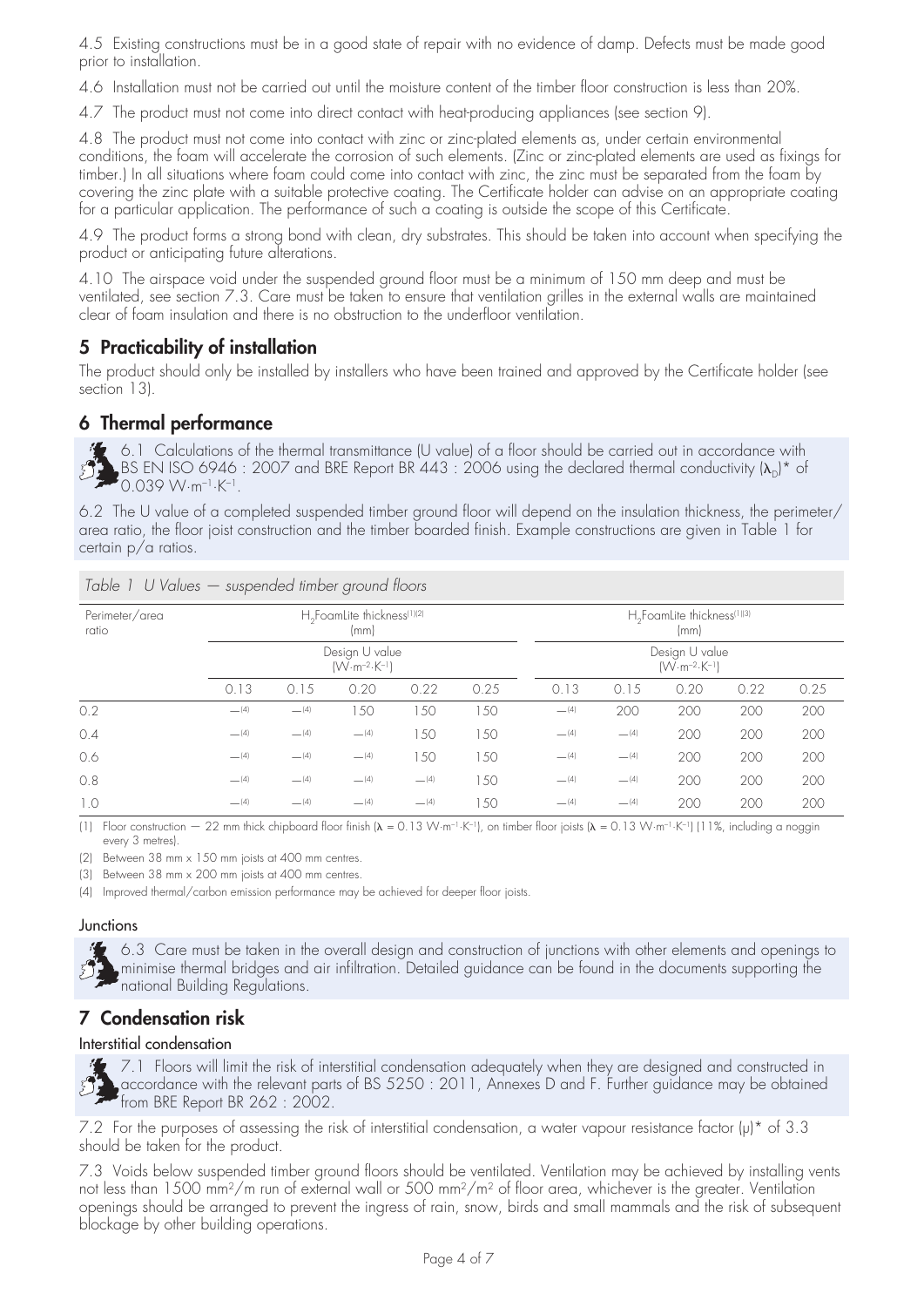#### Surface condensation



7.4 Floors will limit the risk of surface condensation adequately where the thermal transmittance (U value) of the floor does not exceed 0.7 W·m–2·K–1 at any point and the junctions with other elements are designed in accordance with the guidance referred to in section 6.3 of this Certificate.

7.5 For buildings in Scotland, constructions will be acceptable where the thermal transmittance (U value) of the floor does not exceed 1.2 W·m<sup>-2</sup>·K<sup>-1</sup> at any point, and the floor is designed and constructed in accordance with the relevant parts of BS 5250 : 2011, Annexes D and F. Further guidance may be obtained from BRE Report BR 262 : 2002 and section 6.3 of this Certificate.

# 8 Behaviour in relation to fire

8.1 The product is classified as Class F\* to BS EN 13501-1 : 2007. The product is not classified as 'noncombustible' and must be protected from naked flames and other ignition sources during and after installation.

8.2 Once installed, the product will not add significantly to any existing fire hazard. The product will be contained within the floor by the overlay until the overlay itself is destroyed.

# 9 Proximity of flues and appliances

9.1 When installing the product in close proximity to certain flue pipes, chimneys and/or heat-producing appliances, the relevant provisions of the national Building Regulations are applicable:

*England and Wales* — Approved Document J

*Scotland* — Mandatory Standard 3.19(1)(2)

(1) Technical Handbook (Domestic). (2) Technical Handbook (Non-Domestic).

*Northern Ireland* — Technical Booklet L.

9.2 The product must not be installed within 50 mm of heat-emitting devices, where the temperature is in excess of 93°C.

## 10 Materials in contact — wiring installations

10.1 The product is compatible with PVC materials in contact.

10.2 De-rating of electric cables should be considered in areas where the product restricts the flow of air. The use of suitable conduit or trunking is recommended.

### 11 Maintenance

The product, once installed does not require any maintenance and has suitable durability (see section 12), provided the floor structure is maintained in good condition, and the void below the floor is ventilated.

## 12 Durability



The durability of the product is satisfactory and will have a life equivalent to that of the structure in which it is incorporated.

# **Installation**

## 13 Approved installers

The Certificate holder operates an Approved Installer Scheme for this product, under which the installers are approved, registered and regularly reviewed by the Certificate holder to demonstrate that they are competent to carry out installation of the product in accordance with this Certificate. Details of Approved Installers are available from the Certificate holder.

## 14 Precautions

14.1 To comply with the requirements of Section 4 of the *Health and Safety at Work Act* 1974, it is essential that there is an exchange of information between the client and the installer before spray operations commence on any site. Existing health hazards and those brought into the premises by the installer should be discussed and measures agreed to deal with them effectively.

14.2 The process for the installation of the product may produce a build-up of harmful vapours. Installers must wear full personal protection equipment (PPE) when working with the product, including full-face fresh-air-supplied respirators, protective clothing and gloves. Other trades and personnel must be kept at least four metres away from the applicator while spraying is taking place. The requirements of the *Icynene Installer Training Manual* and the product safety data sheets issued to installers, must be followed at all times.

14.3 Vapours given off by certain components are generally heavier than air and will tend to move to lower parts of the building. These parts should be suitably ventilated.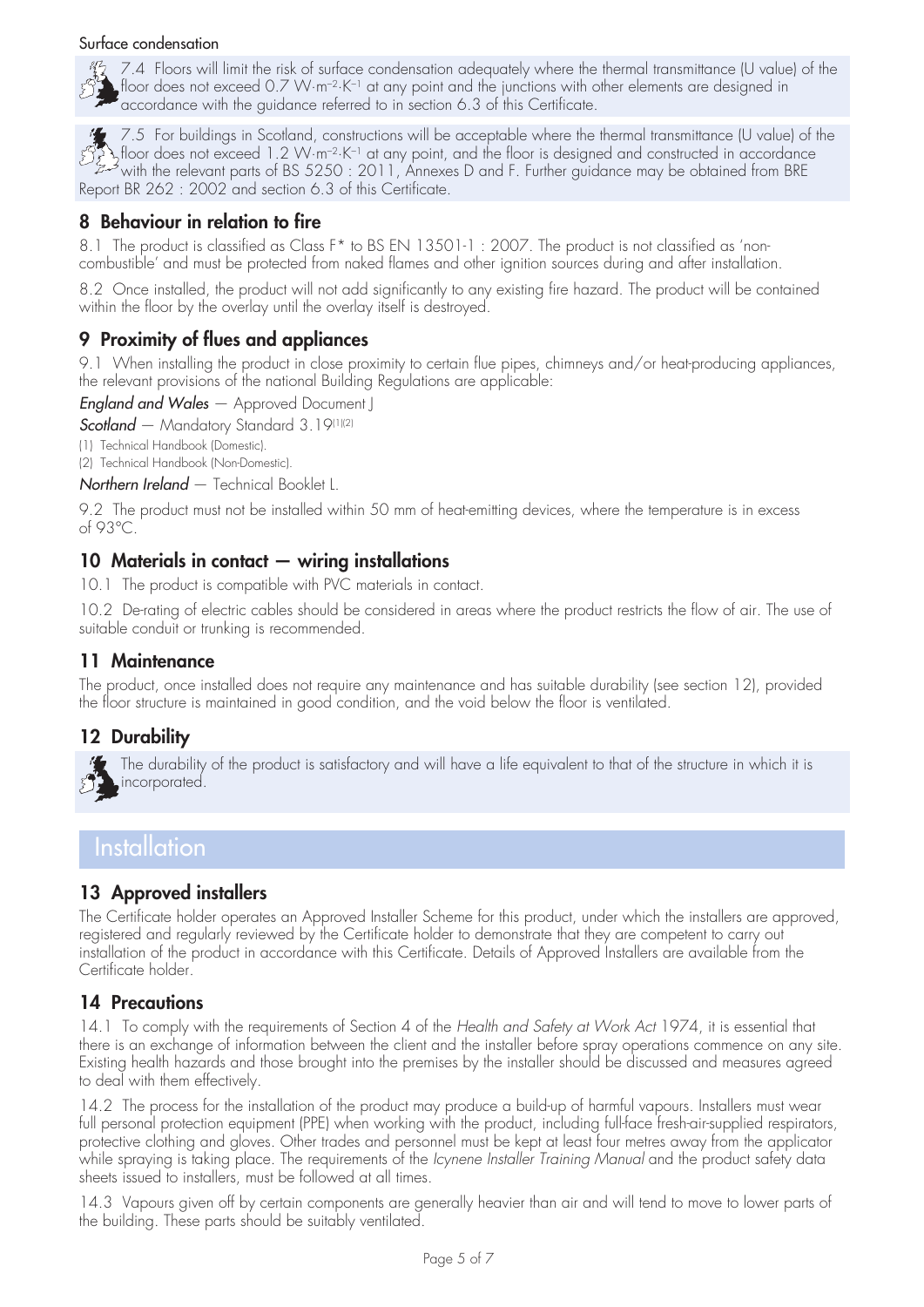14.4 If vapour levels need to be measured, methods should be those recommended by the Health and Safety Executive. Certain applications, eg confined spaces, require the use of extractor fans as recommended by the Certificate holder.

14.5 Whilst spraying, care should be taken to minimise the degree of 'overspray', a fine mist of particles that can travel considerable distances and adhere strongly to surfaces they land on.

# 15 Procedure

### General

15.1 Building elements to be insulated must be assessed for suitability and any necessary repairs carried out. The positioning of, and access to, services should also be considered.

15.2 The product should be stored, handled and applied in accordance with the Certificate holder's instructions and this Certificate.

15.3 The product should be spray-applied to clean and dry substrates and built up in layers, until the final design thickness (not exceeding 300 mm) is achieved.

15.4 Once cured, if required the product is trimmed flat using a saw and covered with lining board.

#### Suspended timber ground floors

15.5 A barrier (such as thin plywood or a vapour permeable membrane) must be fixed to the underside of the joists to contain the foam. The product is then sprayed from above into the cavity formed by the barrier and the joists. When cured, the excess foam is trimmed flush with the joists and the flooring board installed.

15.6 If there is adequate access, the product may be applied by spraying from the underside of the floor against the timber floor boards.

15.7 An air gap of at least 150 mm must be left between the joists and the ground to allow for sub-floor ventilation.

# Technical Investigations

## 16 Tests

Tests were carried out by the BBA on H<sub>2</sub>FoamLite and the results assessed to determine:

- adhesion to substrates
- thermal conductivity
- density
- water vapour permeability.

# 17 Investigations

17.1 An assessment was made of independent data relating to:

- thermal conductivity
- reaction to fire and fire resistance
- water absorption
- release of dangerous substances
- tensile strength
- compressive strength
- dimensional stability.

17.2 A visit was made to a site in progress to assess the methods of application and the material's behaviour in use.

17.3 The manufacturing process was examined, including the methods adopted for quality control, and details were obtained of the quality and composition of materials used.

# Bibliography

BS 5250 : 2011 *Code of practice for control of condensation in buildings*

BS EN 351-1 : 2007 *Durability of wood and wood-based products — Preservative-treated solid wood — Classification of preservative penetration and retention*

BS EN 1995-1-1 : 2004 *Eurocode 5 : Design of timber structures — General — Common rules and rules for buildings* NA to BS EN 1995-1-1 : 2004 UK National Annex to *Eurocode 5 : Design of timber structures — General — Common rules and rules for buildings*

BS EN 13501-1 : 2007 *Fire classification of construction products and building elements — Classification using test data from reaction to fire tests*